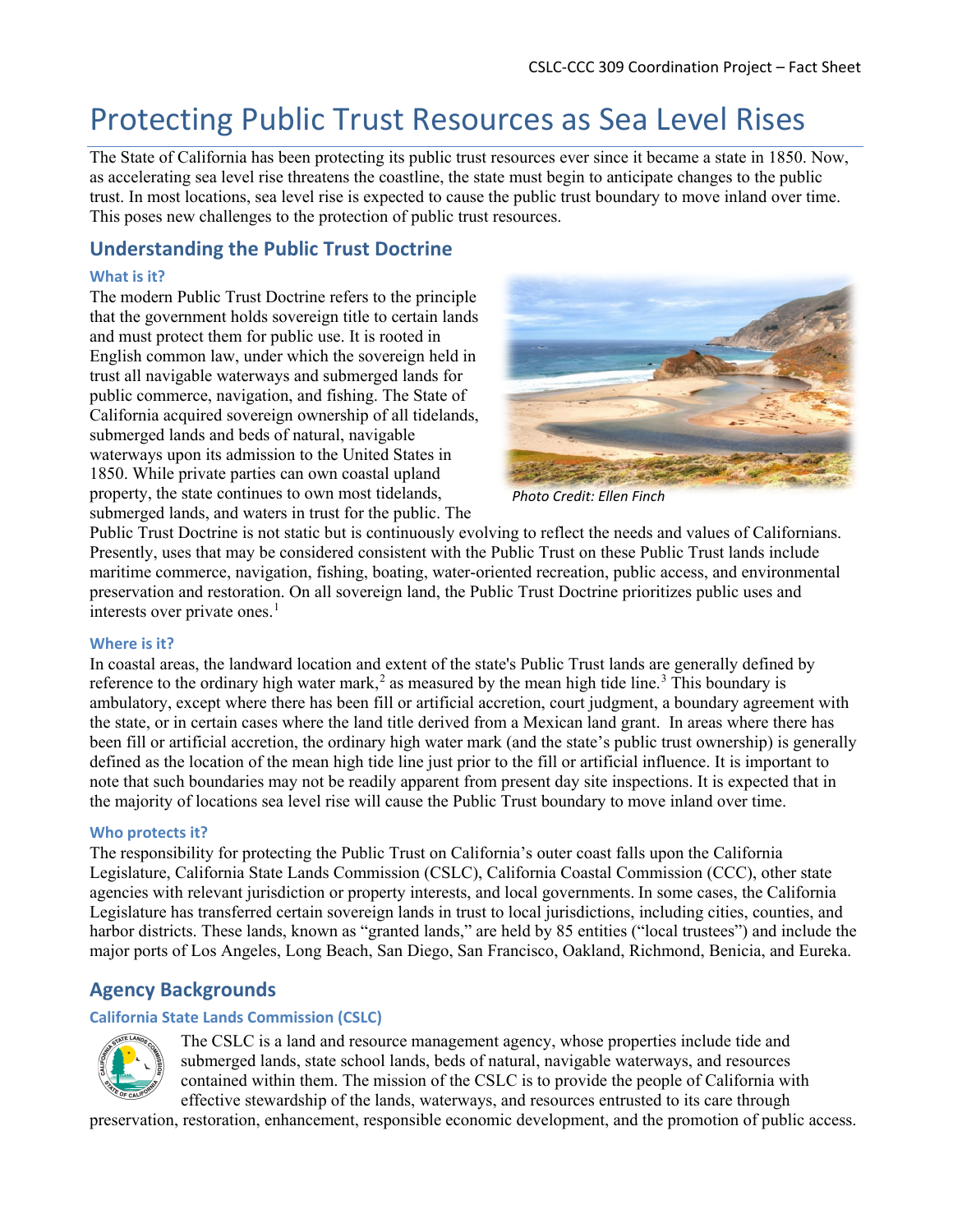Through its actions, CSLC balances use of the state's resources, maximizing public access to Public Trust lands while also advancing responsible business and commerce. The CSLC has oversight of all Public Trust lands, and many local governments are trustees of granted tidelands. CSLC staff monitors the granted lands to ensure compliance with the terms of the statutory grants, the California Constitution, and the Public Trust Doctrine.

#### **California Coastal Commission (CCC)**



The California Coastal Act of 1976 established the CCC to protect, conserve, restore, and enhance environmental and human-based resources of the California coast and ocean for environmentally sustainable and prudent use by current and future generations. The CCC reviews applications for development on tidelands and must consider public interests in trust resources such as coastal access, habitats, and scenic values.<sup>[4](#page-2-3)</sup> The CCC, in partnership with coastal counties and cities, also plans and regulates

land use and development in the California coastal zone (which excludes San Francisco Bay), including in areas adjacent to Public Trust lands where development could affect those lands. In addition, the CCC must certify Port Master Plans (PMPs) and updates as consistent with the policies of the Coastal Act to allow ports the authority to issue permits for projects within those granted lands.

#### **Local governments**

The Coastal Act requires that all coastal counties and cities prepare Local Coastal Programs (LCPs) consisting of a land use plan, zoning ordinances, and other measures to implement the statewide policies and development permit requirements of the Act in the coastal zone at the local level. Once an LCP is submitted and approved by the CCC, most Coastal Act permit authority is delegated to the local government. However, the CCC retains permitting authority for development on tidelands.

### **Roles and Responsibilities**

The Public Trust Doctrine gives the state the authority to manage sovereign tidelands and imposes a duty to protect the public's interests in those tidelands.<sup>[5](#page-2-4)</sup> The Legislature has broad authority to implement the Public Trust and to delegate authority over sovereign land to state agencies or local governments. The CSLC has jurisdiction over ungranted tidelands owned by the state, as well as residual jurisdiction over sovereign land granted to local trustees.<sup>[6](#page-2-5)</sup> The Legislature has also granted to the CCC the authority to regulate development within California's coastal zone, including development on sovereign tidelands or that may affect tidelands.<sup>[7](#page-2-6)</sup> In

cases where development is proposed on sovereign land, the applicant will need to obtain a lease or other appropriate authorization from the CSLC or the appropriate legislative grantee in addition to an appropriate development approval from the CCC.

Local governments and local trustees have a responsibility to protect Public Trust resources associated with tidelands, and they must carry out this



*Photo Credit: John Charles Bruckman*

responsibility when drafting LCPs and PMPs and considering coastal development permit applications. Although the CCC retains the authority to issue coastal development permits for development located on tidelands,<sup>[8](#page-2-7)</sup> local governments are obligated to have policies that regulate development on adjacent uplands in a manner that protects tidelands.<sup>[9](#page-2-8)</sup> Local governments also play a critical role in protecting uplands that will likely become tidelands in the future due to sea level rise.

### **Looking to the Future**

Sea level rise increases the risk of flooding, coastal erosion, and saltwater intrusion into freshwater supplies, which have the potential to threaten many of the resources that are integral to the California coast, including coastal development, coastal access and recreation, habitats, coastal agricultural lands, water quality and supply,